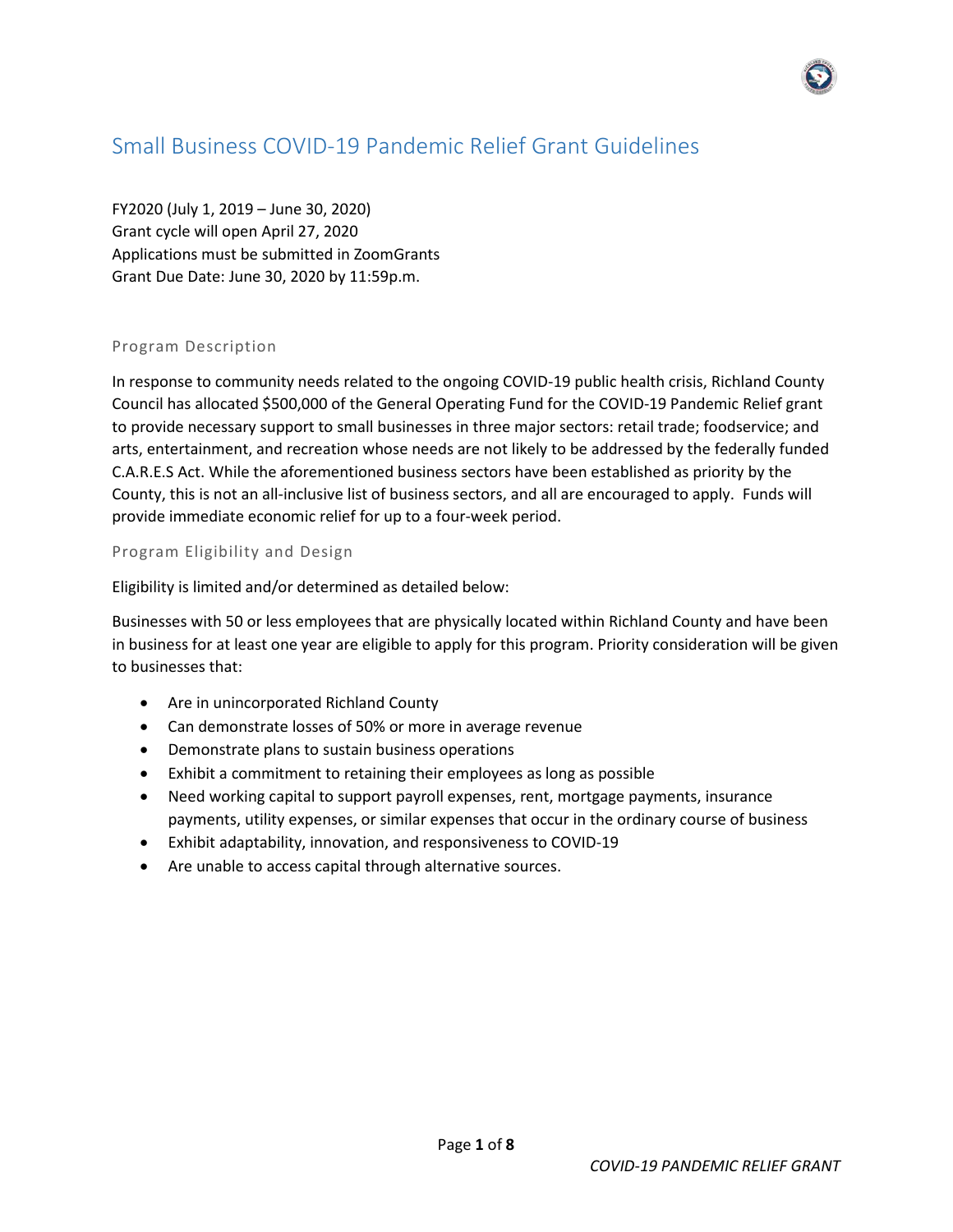## **Eligible Applicants by Industry/Type of Business**

- Bakery/Coffee Shops
- Catering/Restaurants
- Daycare/Adult Care
- Landscaping
- Retail (to include service industry)
- Sales
- Salons/Barber Shops
- Professional Services (i.e. legal services, consultants, architects, engineers, certified accountants)
- Photography

This list is not all-inclusive as other types of businesses not accounted for above may be considered eligible.

## **Ineligible Applicants**

- Franchises
- Hotels or Motels
- Liquor Stores
- National/Regional Chain Businesses
- Financial/Lending Institutions
- Private Membership Businesses
- Businesses with 51% or More of Revenue from Alcohol Sales; and Adult Oriented Businesses
- Businesses owned in part or fully by Richland County staff, administration, or leadership.

This list is not all-inclusive as other types of businesses not accounted for above may be considered ineligible.

Grantee organizations may not re-grant or sub-grant County funds to other organizations. All funds must be spent on direct program expenditures, as detailed in the grant application, by the organization who is granted the allocation.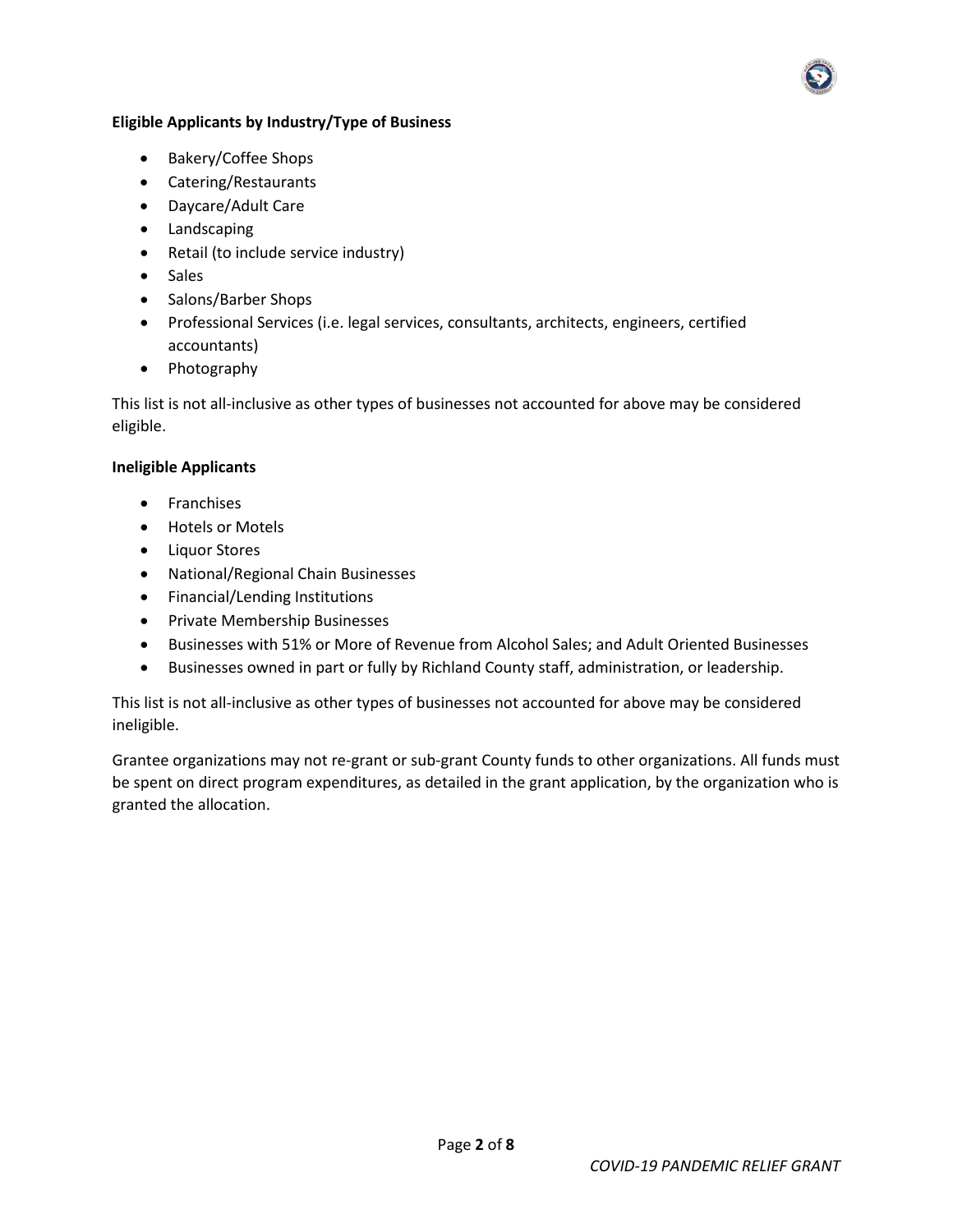

## Program Definitions

**Small Business:** As defined by Section 2-639 of the Richland County Code of Ordinances, effective May 06, 2016, a small business shall have the following size limitations:

• No more than **fifty(50)** full-time employees

## Program Requirements

- Organizations must apply to be considered for funding.
- Richland County Council shall make all awards pursuant to this grant program.
- Richland County business license issued before January 01, 2020

## Program Criteria (proposed request must address one of the following)

Priority given to businesses with 50 or less employees demonstrating losses of 50% or more in average revenue;

- Demonstrate plans to sustain business operations;
- Exhibits a commitment to retaining their employees as long as possible;
- Businesses that need working capital to support payroll expenses, rent, mortgage payments, utility expenses, or similar expenses that occur in the ordinary course of business;
- Adaptability, innovation and responsiveness to COVID-19; and
- Unable to access capital through alternative sources.

#### The Program Will Not Fund (however, not limited to)

- Fundraising Projects
- Debt Reduction
- Endowment Development
- Medical Research/Health Related Research
- Conference Travel
- Conference Underwriting or Sponsorship
- Gift Cards

Richland County may deny any request for grant funding which it deems inappropriate or not contributing to the purpose COVID-19 Pandemic Relief Grant program.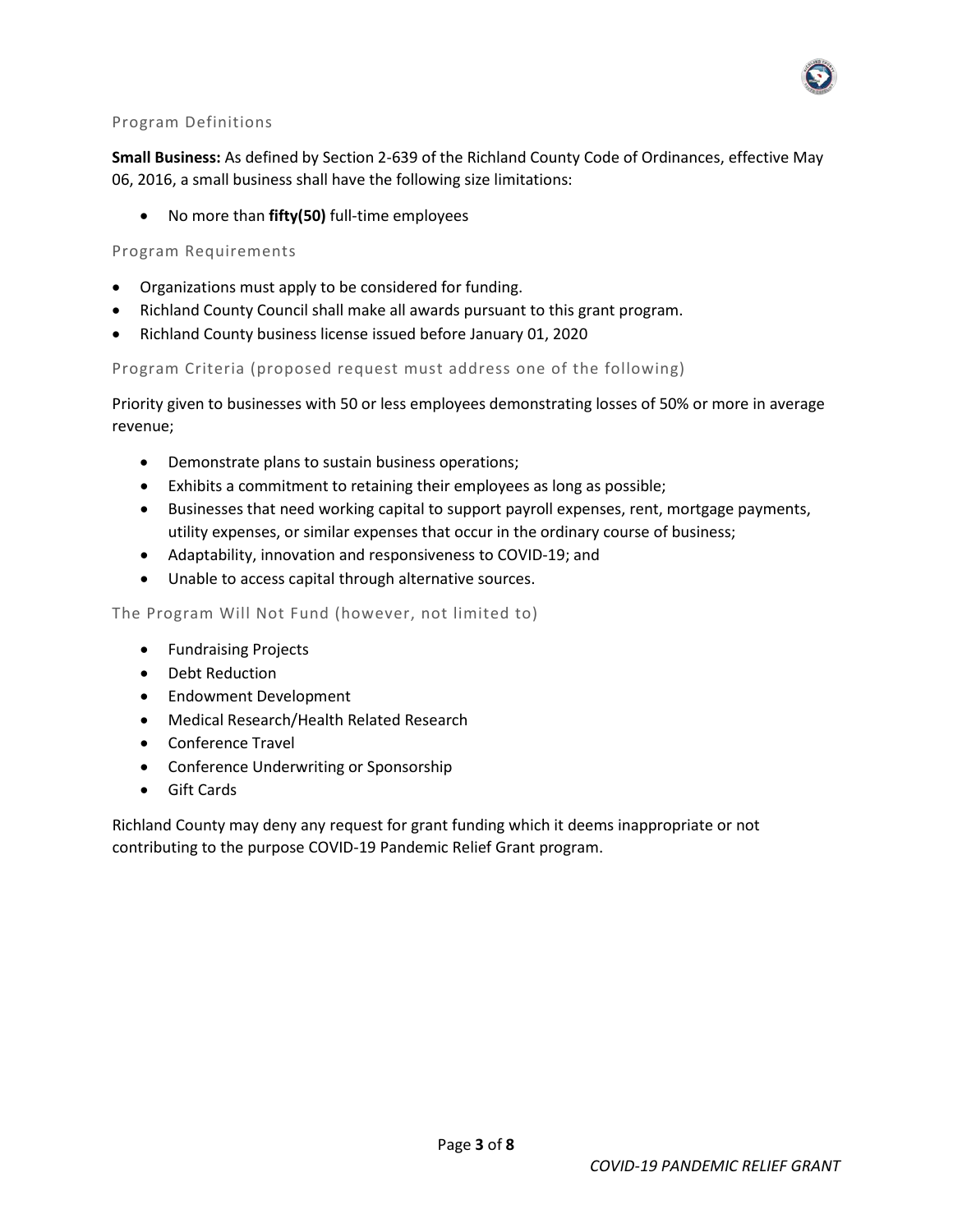

## Grant Application

The grant application must be submitted in ZoomGrants through Richland County's website. Make sure all fields are completed as incomplete applications will not be reviewed by the Committee. Contact the Grants Manager if you have any difficulties completing the application. Once complete, save and/or print a copy for your records.

## Program Budget

A budget section is provided for you as part of the application. This section applies only to the project outlined in the application. Please note that all grant funds must be expended by the recipient organization. Grant funds may only be applied to activities, services and programs identified in and approved as a part of the application. Re-granting or sub-granting of funds is not allowed.

Expenditures must be consistent with the application budget. Only goods and services that comply with the COVID-19 Relief Grant Guidelines are permitted. The budget should reflect, in financial terms, the actual costs of achieving the objectives of the use(s) you propose in your application.

Amounts listed in the COVID-19 Pandemic Relief grant Request column should total the amount of funds requested in the application. Please make sure that all expenses in COVID-19 Pandemic Relief grant column relate to the proposed use outlined in the Relief Description.

Note that there are blank spaces in the budget section of the application to provide additional expense categories as all budgets are not the same. Feel free to use these additional blank spaces for other categories not listed. You can add a budget category for these types of expenses.

Under anticipated revenues, list known and anticipated funding sources, including any that are pending. Also include any in- kind contributions under anticipated revenues. This section shows the Committee if your organization or others are contributing to the relief outlined in the application. Attach copies of pending grants and/or forgivable loans documentation (award letters) in the documents section of the grant application.

Budget Narrative (Grant Funds Only) - Please include a brief 1-2 sentence description for each category included in the program budget. Make sure expenses are reflected in the project description. For example:

*Contractual – 2 consultants to work 10 hours at \$25/hour to conduct 5 financial training workshops* 

*Program expenses - \$500 for financial training workshop curriculum, \$500 rental fee for training space*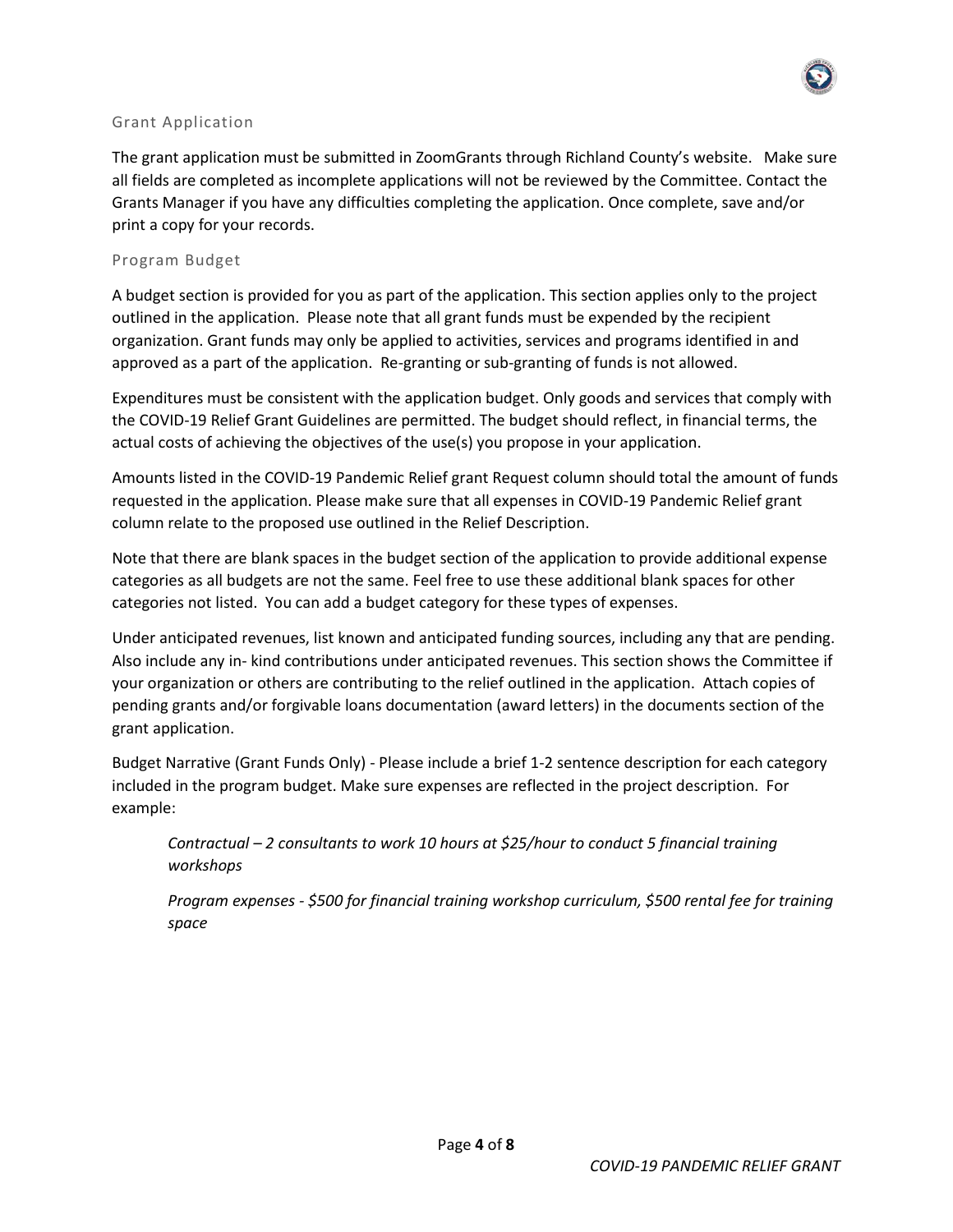

### Application Package

In order to be considered for funding, applicants must submit a complete application package for the COVID-19 Pandemic Relief grant program in ZoomGrants. Incomplete applications will not be considered. Complete applications include:

- 1. Completed and electronically initialed application. You can complete the application at: http://www.richlandonline.com/Government/Departments/Grants/DiscretionaryGrants.aspx
	- a. Answer all questions and complete each section. "N/A" and "See Attached" are not valid responses.
	- b. Electronic Initials by board chair or the executive director is requested in ZoomGrants. If your organization does not have an executive director, please note this in the application.
- 2. Proposed Use Budget and Narrative (form included with the application)
- 3. Required Attachments:
	- **a. For Businesses:**
		- i. Each Owner's Driver's License or State Issued ID
		- ii. SC Secretary of State Certificate of Existence
		- iii. 3 Most Current & Consecutive, Executed Federal Tax Returns
		- iv. Richland County Business License (or BL Status Form & applicable municipality license)
		- v. Proof of employee headcount of 50 employees or less via a copy of the business payroll to include all staff's names, addresses, and salaries
		- vi. Proof of business operation for at least one year
		- vii. Proof of a physical establishment within Richland County
		- viii. Documented loss of income/revenue due to COVID-19
		- ix. Profit & loss statements and balance sheets for past 6 months

Attachments **MUST** be submitted in ZoomGrants along with the proposal in order to be considered complete.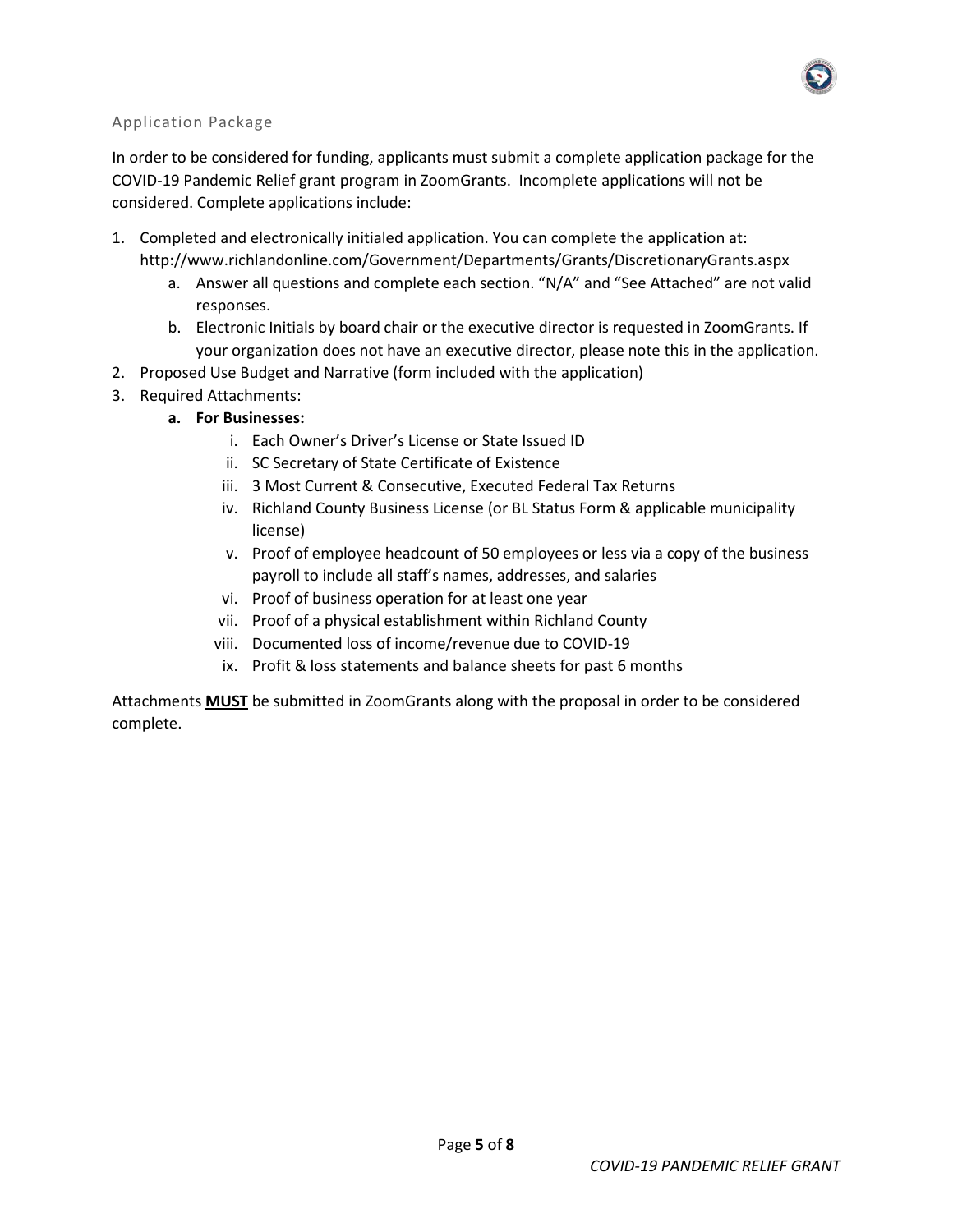

### Application Evaluation

Grant applications are reviewed by the COVID-19 Pandemic Relief grant Committee. The Committee will use the following evaluation criteria to evaluate applications and proposed projects. The individual factors are important in project evaluation, as they are an indication of the degree to which the funding will contribute to economic relief for small businesses in Richland County. Priority will be given to those businesses in unincorporated Richland County. Make sure these factors are incorporated into your application. These factors, with their corresponding point values, are:

## *Project Summary: (Up to 35 Points)*

- Does the proposal provide a strong sense of need for economic relief?
- Does the proposal address what expenses and/or activities will be paid with grants funds?
- Does the proposal provide an explanation of the adverse economic impact of COVID-19 on business operations?
- Does the proposal state how the grant is necessary to retain or rehire employees?
- Does the proposal state how the business is ineligible for relief via the federal C.A.R.E.S. Act?

### *Project Impact: (Up to 30 Points)*

- Does the business demonstrate losses of 50% or more in average revenue?
- Does the business exhibit a commitment to retaining their employees as long as possible?
- Does the business exhibit adaptability, innovation, and responsiveness to COVID-19?

### *Business Background: (Up to 20 Points)*

- Business has been in operation for at least one year.
- Business has a physical establishment in Richland County.

### *Budget: (Up to 15 Points)*

- Is the budget detailed and understandable?
- Is there another confirmed source of revenue to assist with the business?
- Does budget incorporate any in-kind cost participation?
- Does the budget expense detail section include detailed cost calculation data (e.g., specific cost/quantity for personnel, supplies, travel) and information showing how County grant funds will be spent?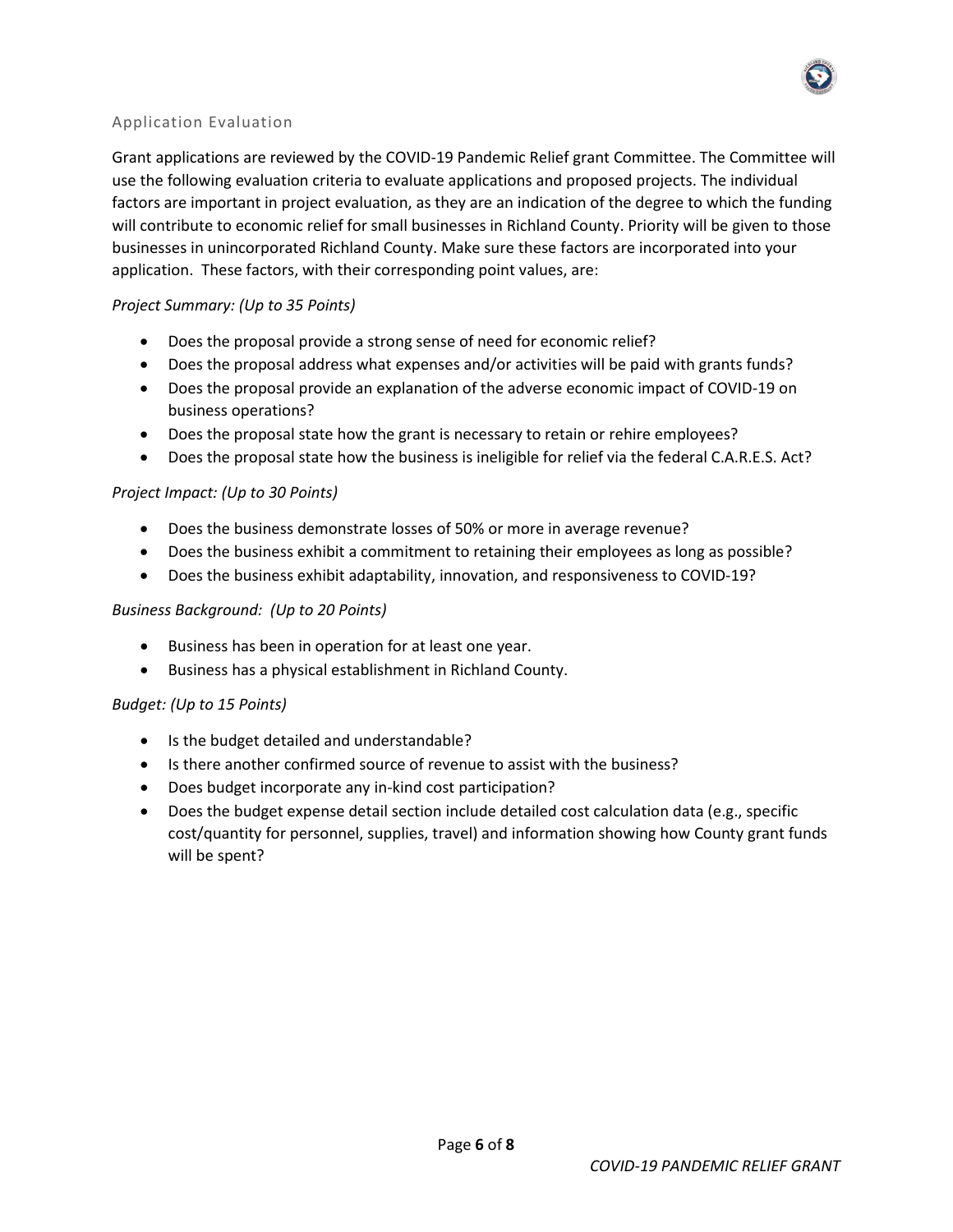

#### Deadline

Richland County will accept proposal in ZoomGrants starting **April 27, 2020**. These applications are available a[t https://zoomgrants.com/gprop.asp?donorid=2236.](https://zoomgrants.com/gprop.asp?donorid=2236)

Applications will be reviewed on a first come, first served basis with interim review and award dates. The review dates are as follows:

- May 4, 2020
- May 18, 2020
- June 1, 2020
- June 15, 2020
- June 29, 2020

The grant will close on **June 30, 2020** at **11:59 p.m**. Requests received *after* this date and time will not be considered.

Fax and email transmissions **will not** be accepted.

#### Award Notification

The Grants Manager will notify all applicant organizations of the funding outcome in writing in. Awards will be available for reimbursement beginning. Final reports must be received before payments are released.

#### Reporting Requirements

At the completion of the grant funded project, Richland County requires grantees to complete a final report for COVID-19 Pandemic Relief grant funds. Grantees are required to show proof of grant expenditures (invoices and proof of payment). Grantees are asked to report on attendance/impact numbers, program success or failure as well as the impact on Richland County. Each grantee will receive a copy of or a link to the reporting documents with their award packet and reports will also be sent via email.

Grantees must acknowledge the receipt of COVID-19 Pandemic Relief grant funding by including the Richland County Government logo, or by listing "Funding Provided by Richland County Government" on program/project advertising, marketing and promotional materials, website or in the organization's annual report. Examples of this must be included in your final report.